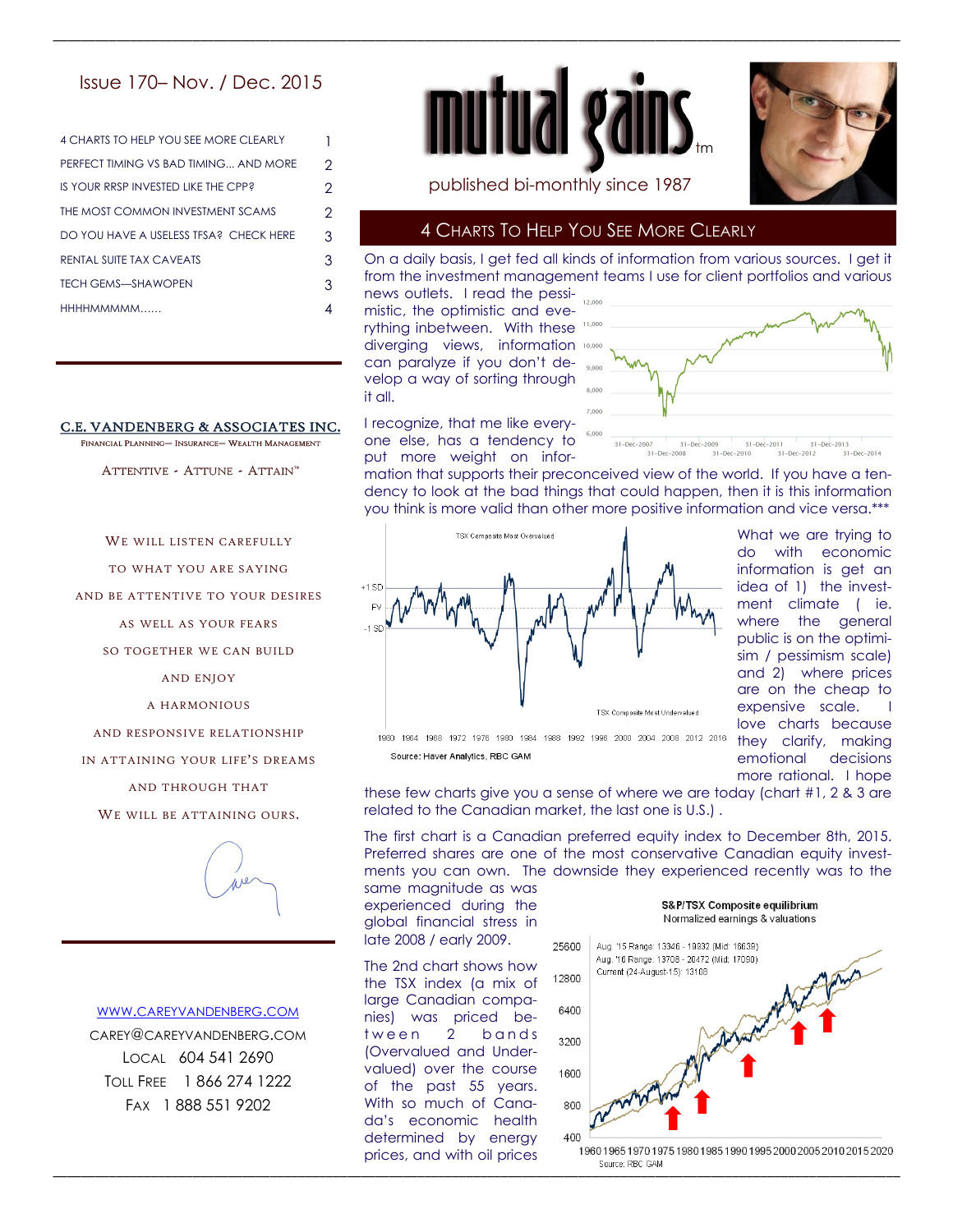#### Page 2

*(Continued from page 1)* 

#### still dropping quickly, things could get more undervalued than they are now.

The chart at the bottom of the previous page shows valuations compared to historic earnings. Earnings have increased over the last several decades as they have since the beginning of time (rising earnings means rising share prices and generally companies get larger over time and with that, earn more). The valuation measure is on the lower end.

This chart on the right shows just how pessimistic the public is about investing today (Bullish means Optimism). On Sept. 29th pessimism was at a level we haven't seen since late 2008. The world however has fixed (and continuing to fix) a lot of the



structural economic problems since then. Nervous money has historically been in the wrong place at the wrong time.

\_\_\_\_\_\_\_\_\_\_\_\_\_\_\_\_\_\_\_\_\_\_\_\_\_\_\_\_\_\_\_\_\_\_\_\_\_\_\_\_\_\_\_\_\_\_\_\_\_\_\_\_\_\_\_\_\_\_\_\_\_\_\_\_\_\_\_\_\_\_\_\_\_\_\_\_\_\_\_\_\_\_\_\_\_\_\_\_\_\_\_\_\_\_\_\_\_\_\_\_\_\_\_\_\_\_\_\_\_\_\_\_\_\_\_\_\_\_\_\_\_

The portfolio managers I use for clients trimmed or completely sold their big investment winners several months ago. Cash had accumulated and a large portion of that cash has been redeployed in the bargains they have found over the past few months. This could only be done using these large daily price swings we've seen recently. An up and down market is the active investment managers friend. Things grow in the valleys (money and character).

#### PERFECT TIMING VS BAD TIMING (AND EVERYTHING INBETWEEN)

Here are 5 hypothetical scenarios of someone having \$2,000 to invest at the beginning of every year for 20 years, ending in 2012 (Source: Charles Swab & Co.):

Perfect Timer: Invested when the market hit its lowest possible day each and every year for 20 years = \$87,004

Get It, Invest It: As soon as the money came in, it was invested =  $$81,650$ 

Monthly With Blinders On: \$2,000 divided into 12, invested on the 1st day of every month = \$79,510

Perfectly BAD Timer: Invested same as Perfect Timer but instead invested at the highest day each year = \$72,487

Paralyzed Into Doing Nothing: Left the money in cash because of fear = \$51,291

As you can see, even if you had the worst investing luck possible, you would be better to invest than do nothing. Since nobody could possibly be the Perfect Timer, investing when you get the money or simply setting up a monthly investment program are the smartest things you could do. Doing one of those 2 things (or a combination of the 2) will make you a successful investor and increase your wealth more than any other strategy. Plus, you will have freed your mind and time to do other things. That is win / win or "Mutual Gains".

PS. This analysis was also done over 30, 40 and 50 year time periods starting before the worst economic catastrophy in moder history (1926). Still, investing when you had the cash and monthly investing always came up with good results.

## HOW THE CPP IS INVESTED



## THE MOST COMMON INVESTMENT SCAMS

Over my Financial Planning career I've seen hundreds of investment ideas and schemes. When they have been scams, I have seen the devastation they have caused to people I know. Here is a list:

\_\_\_\_\_\_\_\_\_\_\_\_\_\_\_\_\_\_\_\_\_\_\_\_\_\_\_\_\_\_\_\_\_\_\_\_\_\_\_\_\_\_\_\_\_\_\_\_\_\_\_\_\_\_\_\_\_\_\_\_\_\_\_\_\_\_\_\_\_\_\_\_\_\_\_\_\_\_\_\_\_\_\_\_\_\_\_\_\_\_\_\_\_\_\_\_\_\_\_\_\_\_\_\_\_\_\_\_\_\_\_\_\_\_\_\_\_\_\_\_\_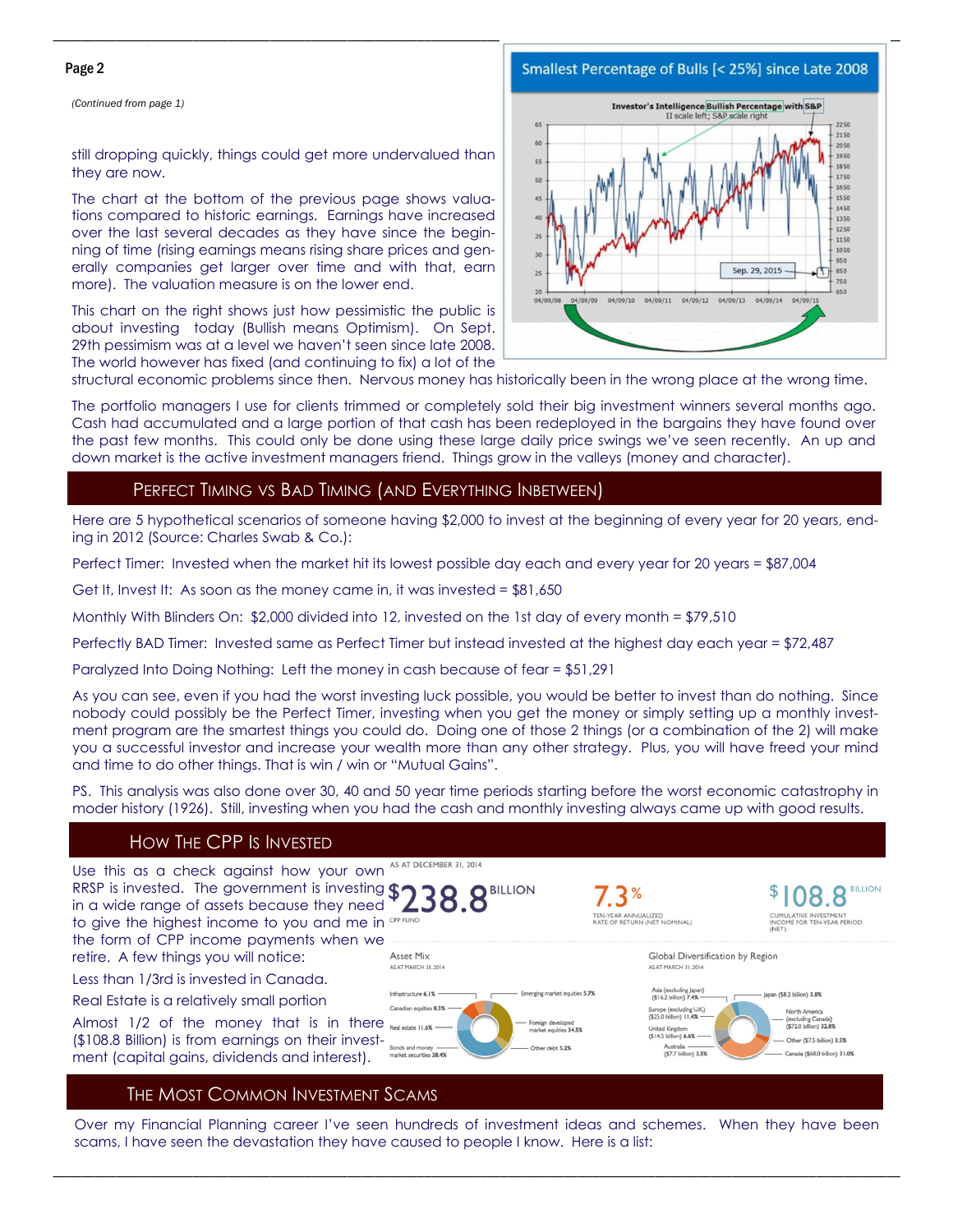Exempt Securities— these are investments in an investment package that doesn't have to file the more detailed information that the more broadly used investments have to go through. Having said that though, just because they are issued as an Exempt Security doesn't mean they are a scam. Unfortunately, the scammers use this vehicle to get your money and unfortunately, the legitimate investment ideas get tarnished as well.

\_\_\_\_\_\_\_\_\_\_\_\_\_\_\_\_\_\_\_\_\_\_\_\_\_\_\_\_\_\_\_\_\_\_\_\_\_\_\_\_\_\_\_\_\_\_\_\_\_\_\_\_\_\_\_\_\_\_\_\_\_\_\_\_\_\_\_\_\_\_\_\_\_\_\_\_\_\_\_\_\_\_\_\_\_\_\_\_\_\_\_\_\_\_\_\_\_\_\_\_\_\_\_\_\_\_\_\_\_\_\_\_\_\_\_\_\_\_\_\_\_

Forex— Forex is short for Foreign Exchange. The pitch here is that you will get amazingly high returns using some form of foolproof, black box investing. If you can't see what is happening and there is no 3rd party accountability, beware.

Pump & Dump— There are a few movies I've seen that put this kind of thing into a story. It comes in a phone call and more recently, email or text, inviting you to get in on a ground floor investment opportunity. Generally, the scammer owns all the shares, pumps up the price with people buying and then dumps his shares at high prices or, there aren't actually any shares. You simply get duped into giving the promoter your money and he disappears.

Tax, Pension and Offshore Schemes— These are the most dangerous since they often seem like the most legitimate, leading you to let your guard down. They often deal with the most amount of money and are done by those working hard to gain your trust by becoming your friend. Introductions are often made by your friends or relatives who are connected through some form of social network like a church or other group of like minded people. High returns are promised and of course, you are among the chosen few to participate in this once of a lifetime opportunity.

If you come across something like this, get an opinion from someone who isn't connected to the offering.

## DO YOU HAVE A USELESS TFSA? CHECK HERE

In the past, I've explained what you can hold inside a TFSA. More often than not though, I still come across a TFSA that is frankly, useless or more accurately, ineffective (I say "useless" to get your attention.. I did, right?..not to be in disdain).

There seems to be a common perception that a TFSA is just another form of savings account at the bank. You put money in it and get a piddling amount of interest. You believe you are better off with a TFSA because the financial world says you should have one. It's not that simple.

This kind of savings account TFSA is what is really quite useless (in most cases). The purpose of the TFSA is for you to be able to save a lot of tax on interest you earn within the TFSA . Many people are earning less than 1% / year. Assuming you make a TFSA contribution of \$5,500 at the most common 0.75% interest rate, your interest is \$41.25 over the course of 1 year. If you're taxable income is between \$45—\$76,000 you save a whopping \$12.25 in tax. Yes, it is savings but was it worth your time to set it up for this? As well, if food, clothing etc. is going up by 2 or 3% / year, with .75% you are losing purchasing power. Doing something blindly like this isn't the way to go.

If you plan on keeping money in your TFSA and using it to its fullest advantage, there are many other investment options that you should consider. The difference between the useless TFSA and a good TFSA is like night and day.

## TAX CAVEATS ON HAVING A RENTAL SUITE IN YOUR HOME

The money you make (capital gains) on a principal residence is tax free. That can change though if you have a rental suite in your home. You are usually considered to have changed the use of part of your principal residence when you rent part of it out. This means, you may have to pay tax on part of the money you make on your home when you sell. This however, depends on a few facts. It doesn't apply if:

- $\Rightarrow$  The part you use for rental purposes is small in relation to the whole property. This is subjective however the common view is if more than 50% is rented out, you have changed the use.
- $\Rightarrow$  You don't make any structural changes to make it suitable for rental purposes.
- $\Rightarrow$  You don't deduct costs related to rental suite (many do this to offset the tax portion of the rent they are collecting but, that may be short sighted because with that, you are making part of the gain on the house taxable)

If you can't affirm these, then when you sell your home, you could be faced with a tax bill.

#### TECH GEMS— SHAWOPEN

For those of you who don't have a data plan on your smartphone or if you have very limited data, this is for you.

Shaw has spent a huge amount of money building a network of 70,000 public WIFI hotspots throughout Western Canada (we pronounce it Why Fy, other places in the world call it WeeFee) . If you are a subscriber to Shaw's phone, internet or TV service, you have free use of this WIFI while you are out and about. I discovered this in Kelowna a few years back. Since I am on the WIND network, I only have full, unlimited coverage and data in a handful of major cities in Canada (and full, unlimited coverage and data throughout the USA for only \$40/mth I might add), I really needed this. You can walk or drive and have continuous connection. I love this feature. I'm guessing you would too. Sorry Telus.

\_\_\_\_\_\_\_\_\_\_\_\_\_\_\_\_\_\_\_\_\_\_\_\_\_\_\_\_\_\_\_\_\_\_\_\_\_\_\_\_\_\_\_\_\_\_\_\_\_\_\_\_\_\_\_\_\_\_\_\_\_\_\_\_\_\_\_\_\_\_\_\_\_\_\_\_\_\_\_\_\_\_\_\_\_\_\_\_\_\_\_\_\_\_\_\_\_\_\_\_\_\_\_\_\_\_\_\_\_\_\_\_\_\_\_\_\_\_\_\_\_